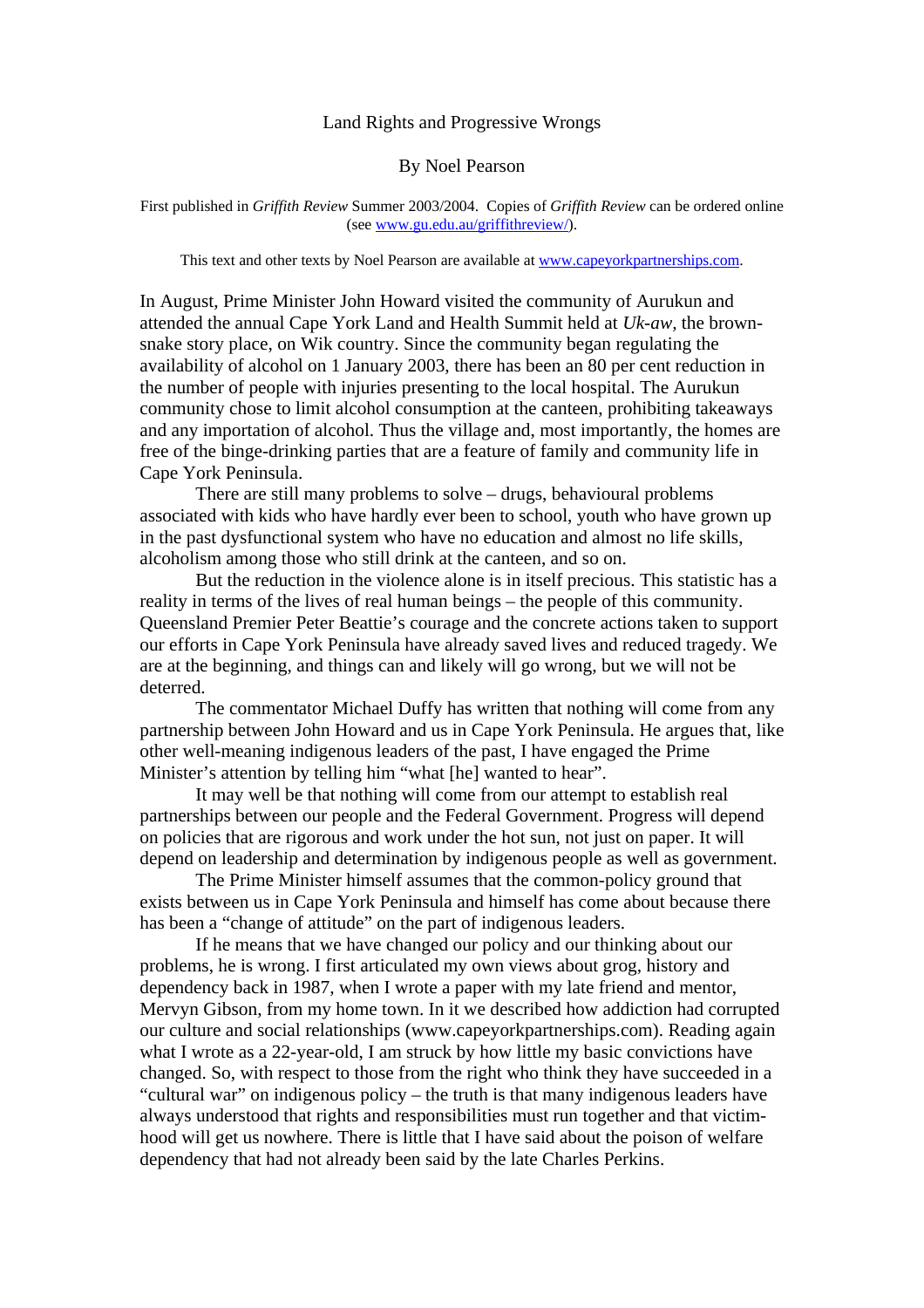People in Cape York Peninsula have embarked upon what is seen as a radical departure from the thinking that has been unable to avert the indigenous social disaster. We have taken the discussion about indigenous responsibility further and started implementing a comprehensive programme.

## **I have not moved to the right**

In this article I outline why I have become convinced that indigenous people must move decisively beyond the legacy of the past decades – regardless of some real achievements, such as the recognition of native title.

Until autumn 1999, I was known as a native-title activist. In general politics, I wouldn't have promoted ideas that departed from left-liberal Labor-oriented progressive thinking.

There is a widespread perception based on brief or selective media reports that I have moved to the right since 1999. However, in my published texts I have defended the welfare state and the organisation of people in trade unions and other political and social movements. My good relationship with many political leaders of the right must be due to their broad-mindedness, because they have read my texts and know where I stand.

In my daily work, my commitment to indigenous and lower-class people is unchanged. What changed in the late 1990s was that, from my remote Aboriginalcommunity perspective, I started to doubt whether many of the official policies of the organisations and parties of the left, and the left-leaning intellectual culture, serve indigenous people.

I use the label "left" in a wide sense. It includes most of the academic, cultural and media spheres where people have had rights-based and service delivery-based perspectives on the indigenous predicament. I also include those with "moderate" and "liberally-minded" attitudes in the Liberal Party. At the same time many Labor people cannot be labelled "left" in this sense.

### **An unbridgeable gulf between radical rhetoric and reality**

As the indigenous crisis accelerated, it became apparent that leftist or progressive discourse was unable to deliver solutions or even identify policy areas of strategic importance. Of course, there has been much well-targeted criticism from the left (for example, observations about sheer neglect of health services). But even if all of the proposals of the left had been acted upon, possible gains would have been swallowed up by an explosion of indigenous dysfunction, the causes of which the left was unwilling to discuss.

During the 1990s, I thought that there must be academic expertise that could help do something for our people, do something about the accelerating social breakdown. I approached academics and anthropologists because I felt I didn't have enough theoretical understanding of the questions about culture, alcohol and so on.

Mervyn Gibson and I wrote the paper in 1987 about broader social issues, about how alcohol had insinuated itself into our culture. The discussion was based on the observation that the Hopevale mission of my childhood was poor but socially stable. But I put our ideas from 1987 to the side for many years when I worked on native title. During this time the social disintegration accelerated and the gulf between the reality in our communities and the credibility of the thinking of my supporters and allies, the progressives and small "l" liberals, became intolerably wide.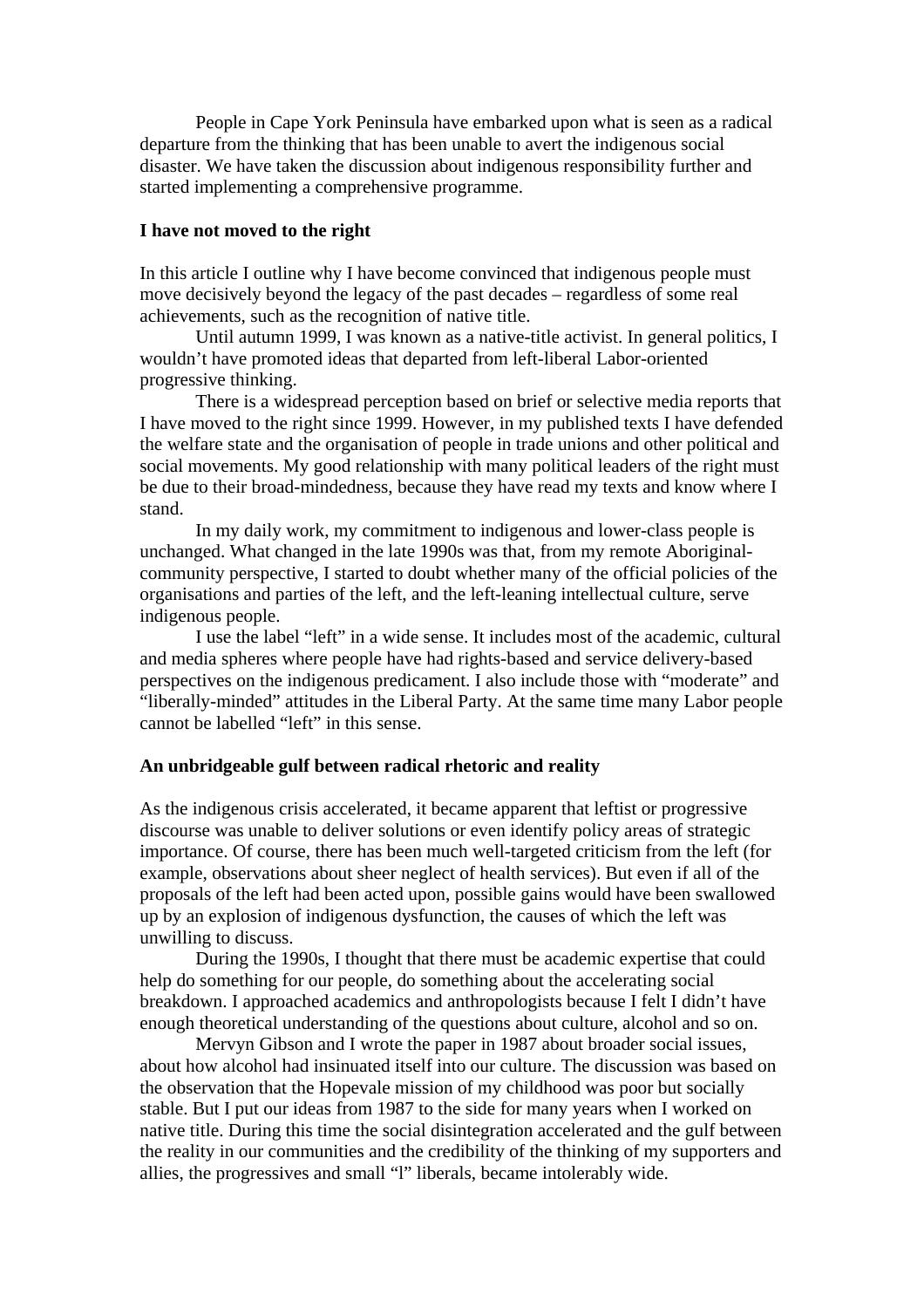My original aim was to influence those to the left of the political divide, but I only roused resentment or bewilderment. (Labor politician Mark Latham was the exception and, indeed, I was inspired by his courageous challenge to the established Labor thinking about social policy.) During the 2001 election campaign we received a message from federal Labor saying that it would "differentiate from Howard's policy by not using the words 'welfare dependency' but have a very strong position on regional control and other things that … Noel would like".

I wondered how these politicians were going to make any headway if they couldn't even bring themselves to call one of our two main problems by its name. (Federal Labor's election policy document did contain a cautiously expressed concern that "long-term CDEP [Community Development Employment Projects] is contributing to welfare dependence", but no section of the document was devoted to passive welfare.)

In the same policy document, a ninth of the "Health" section was dedicated to our other main problem, abusive behaviour; there were no whole sections about indigenous violence and substance abuse.

Of course, the conservatives had no record of serious interest in my people's development but they were pragmatically open to dialogue about our immediate problems, in spite of the disputes and differences between them and me.

The big problems were that progressive thinking consisted of a fixed set of ideas and attitudes and that left-liberal and radical opinion was unable to change in response to evident policy failure among our people.

The left was unwilling to discuss passive welfare even as we saw the deleterious effects of an entire people being predominantly reliant on handouts. The left also defended the dogma that "substance abuse is a health problem" and "caused by underlying issues" even as the majority of indigenous people were severely affected by the self-perpetuating substance-abuse epidemics.

Let me once again state that our miserable condition is a product of our dispossession. My objection to leftist analysis is twofold: first, in the case of the individual addict, the addiction itself is the main problem. Personal and collective history might have led to the first, voluntary abuse, but history and personal circumstances don't maintain the advanced addiction, so we can't expect to stop the abusive behaviour by reducing "indigenous disadvantage" (which, of course, we should do anyway). Second, when substance abuse becomes widespread in our communities, it becomes the main "disadvantage factor" and "underlying issue". Its omnipresence becomes the main reason why non-addicts (new recruits to addiction) start experimenting with intoxication – history becomes even less a "cause".

In relation to substance abuse, I find contemporary Australian radicalism isolated historically and geographically. Harm minimisation dominates the leftist thinking in Australia. But in many places (including Australia) and in many historical periods there is and has been popular, progressive resistance by people to the *use* of addictive substances. These people's ideology may be non-socialist or religious or whatever, but my definition of "progressive" is that of ordinary people getting together to improve their living conditions.

It is easy to see why "self-improvement" as a radical cause is difficult to advance. It is compromised because it was used as a diversion against the early labour movement; non-socialist "workers' associations" were organised by the bourgeoisie and social misery was attributed to lack of self-discipline and drinking among the lower classes by hypocritical elites. Radical people are also prone to think in terms of "social engineering", "structures" and "social forces". They are sceptical about mass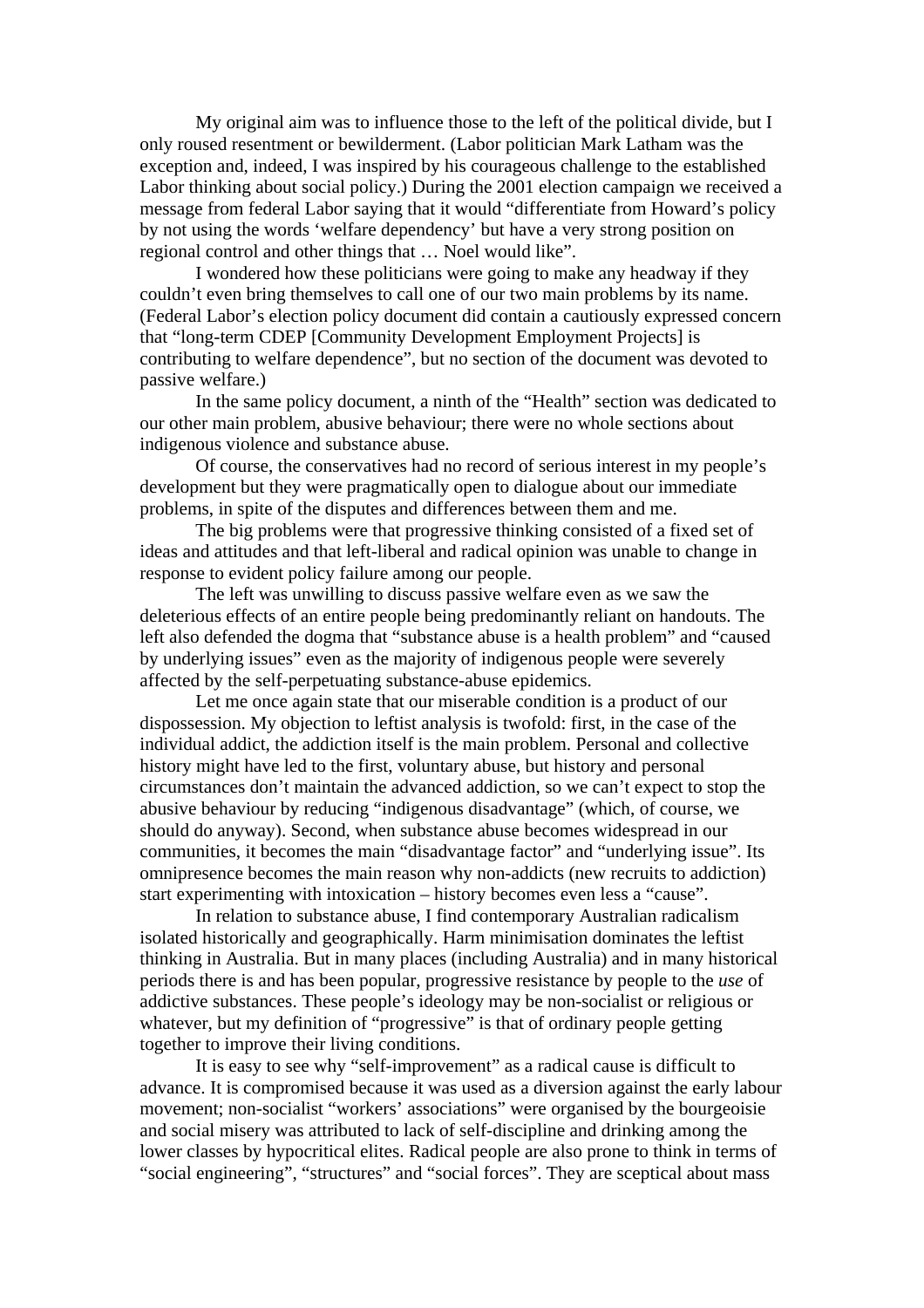movements that strive to consciously uphold social norms and ideals about individual responsibility (but not sceptical towards movements that strive to achieve economic, gender or "racial" equality by using the legislative power of the state).

# **Back to the roots of leftist thought**

When I was thinking about passive welfare and abusive behaviour, it seemed obvious to me that the Australian left was defending societal and intellectual structures that kept my people down in the underclass. This contradicted the official goal of the left, which is collective advancement of the lower social strata and the marginalised.

This contradiction led me to think about the classical leftist theory: materialism.

The original main thoughts of the left are that there is unjustifiable stratification in society and that our culture in a very broad sense (including our political thinking) should be seen in the light of material (economic) relations between people. Existing social structures, ideologies and thinking are traditionally suspected by the left of supporting unnecessary inequality.

According to this leftist thinking, the objective function of a societal institution or idea may be opposed to, or radically different from, its subjective justification. A church that preaches equality can contribute to oppression, for example.

Another feature of this perspective is that injustice is not upheld mainly by brute force or overt monopolisation of assets but by social and intellectual confusion among the lower strata.

From my indigenous perspective, I applied the classical leftist thinking to the contemporary left itself and concluded that the left was perhaps more guilty of maintaining thinking that kept indigenous people down than the right. The right has, of course, in an obvious way been opposed to recognition of our property rights and many other rights. But those elements of our political and social thinking that are the most important immediate impediments for indigenous people are promoted by the left. Remember that the official left is no longer an oppositional force like the 19thcentury workers' movement, but part of the ruling elites. This explains, if we apply the original leftist perspective, why the official contemporary left can play a role in oppression.

The right's opposition to indigenous people's rights is intellectually easy to handle. But the factor that determines whether indigenous people will be able to do anything at all is our ability to handle substance abuse, passive welfare, et cetera. Strength in these policy areas is a prerequisite for the struggle for land rights and social and economic equality with non-indigenous people, but it is harder to formulate correct thinking about those problems than it is to argue for our rights. In the socialpolicy areas, leftist and liberally minded opinion is our main opponent.

Of course there is much genuine leftist, egalitarian and democratic thinking in the official left, resulting in policies that I would probably support if I were politically active outside indigenous affairs: defence for universally accessible health care, defence for public education along the lines advocated by Canadian author and philosopher John Ralston Saul, and so on.

Such policies might be wrong; I do not reject without discussion the argument and evidence presented by the market-economy liberals. But the discussion about whether the "class solidarity" heritage of the left is economically viable is separate from my criticism of the socially destructive side of leftist ideology. I argue that leftist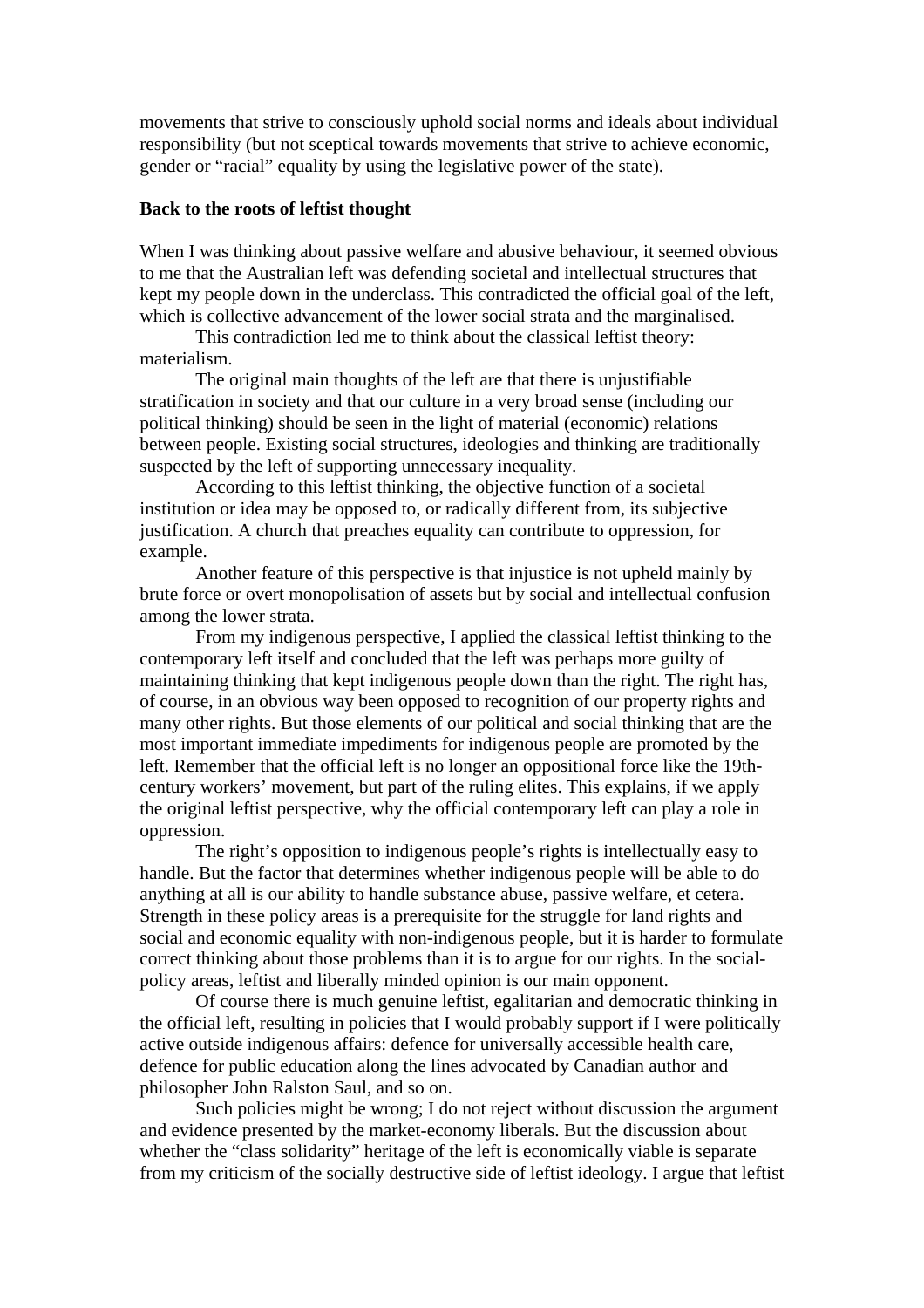thinking maintains social tension at least to the same extent as rightist thinking does, by advocating policies that give rise to the spread of irresponsible lifestyles and dysfunction. Policies that objectively worsen indigenous economic and social marginalisation and fragmentation of our society (and I argue that progressivist policies do that) obviously contribute to "racial tension" even if the proponents are card-carrying lefties.

Left policies contribute to driving wedges between groups of unprivileged people who should be allies – divide the masses, the old labour movement would have said. The irony is that the left accuses the right of being divisive and believes itself to be morally superior.

The right has a damning record of marginalising and neglecting us indigenous people and other groups. However, the current situation is that the right is interested in exploring policies that perhaps can deal with indigenous people's core problems, while the left is not.

# **The freedom to be irresponsible further weakens the weak**

I often return to the area of addictive substances and behaviours because it is the area where the outcomes of "liberal" attitudes have the gravest consequences for my people. My first paper, the speech I wrote with Mervyn Gibson in 1987, was about alcohol and gambling. Now other abuses are growing threats to my people. In my land, alcohol, illicit drugs, gambling, et cetera are not means of recreation but miserable sources of disunity, passivity, crime, violence, pain and death.

The introduction of new abuses hits the weakest people the hardest and has a paralysing effect on people who are not directly involved in abusive behaviour. That is what the left calls "oppression". If the introduction of new potential social problems is reactionary and oppressive, then "radical" and "liberally minded" people must ask themselves some questions.

First, why has participation in the spread of new potentially addictive abuses been a "radical" or socially accepted attitude in wide circles? (Very many left-leaning people have, of course, been opposed to abusive behaviour and they might take offence at my assertion, but it is a fact that the least charge that can be upheld against the left is that it has consistently diverted the discussion away from the responsibility of the individual in favour of theories about underlying social reasons for people's behaviour. The same story is now repeating itself with a wide range of new illicit substances.)

Labor politician Carmen Lawrence has always been opposed to such madness, but her eyewitness account in her speech about the sixties and the Whitlam years was accurate: "A growing number of young radicals dedicated prodigious energy – and large quantities of mind-altering substances – to analysing and re-imaging our society … a new strand of libertarianism, impatient with censorship and anti-drug laws, flourished." (For balance and fairness, non-progressive people could be asked questions about the role of the Australian alcohol and gambling culture and the alcohol and gambling business in the destruction of my people.)

Making a distinction between "hard" and "soft" drugs is no defence – the "recreation" of the liberally minded can become lethal for the disadvantaged. In my land, the mixture of alcohol and cannabis causes violent injury and death, and social and economic breakdown.

Second, why is the left reluctant to support the grassroots rejection of the *behaviours*, instead preferring to talk about the "underlying issues" that "make"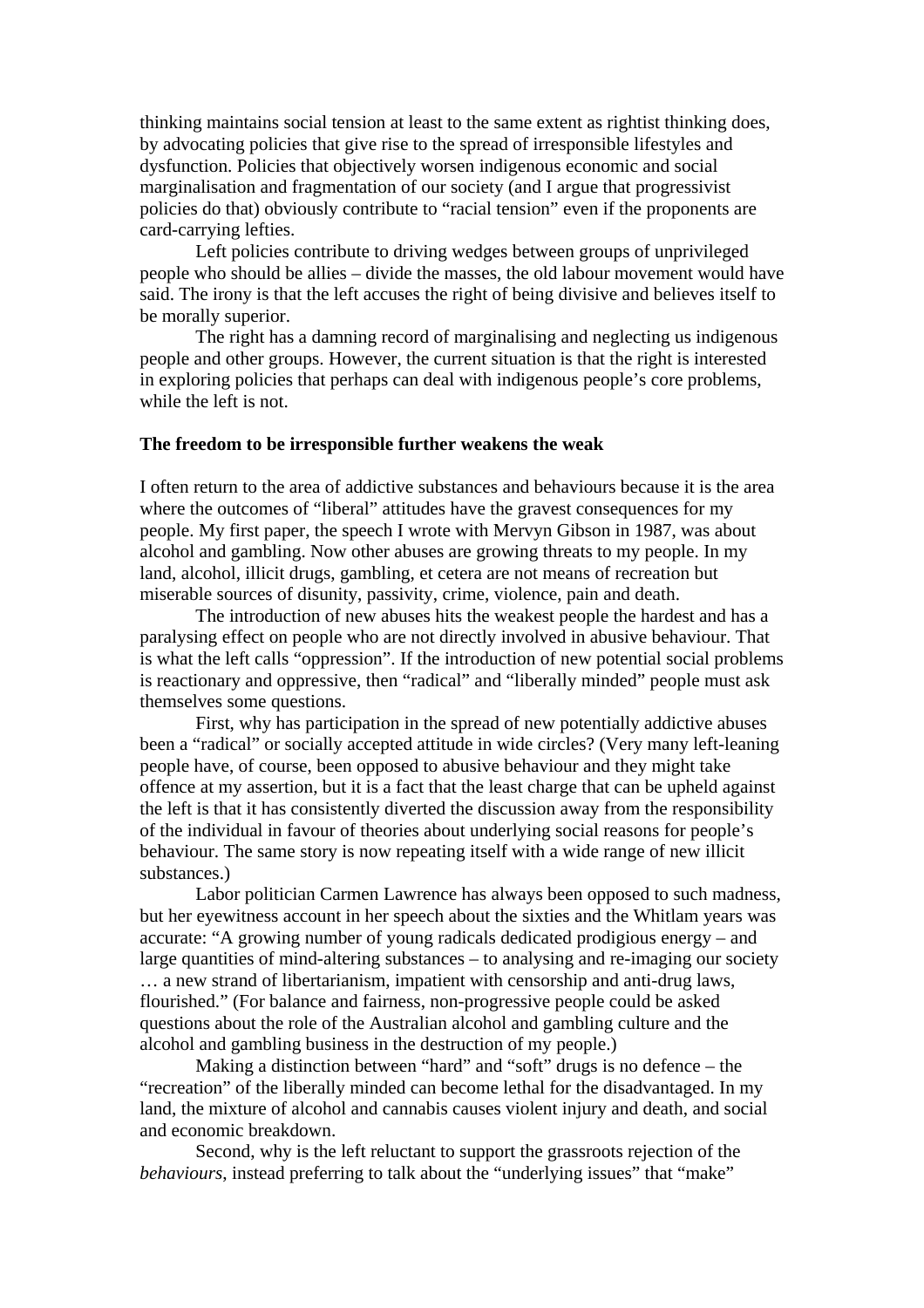people adopt irresponsible behaviours? Every addict was once a non-addict who would have been more easily persuaded by a political argument about the importance of individual responsibility for the common good – solidarity, in leftist parlance.

It is easy for "progressives" to point to the United States and claim that the "war on drugs" as a government policy has failed. However, the struggle against addictive behaviours will not be successful if the policy is carried mainly by conservative opinion and the government; a broad popular coalition is needed. The problem with the left is that it uses its influence to discourage people from establishing a grassroots consensus against behaviours that, in the long run, will be a burden on ordinary people and especially on the most disadvantaged. For example, the left opposes workplace drug and alcohol testing by insisting that people must display signs of impairment from drugs before being tested. Such obfuscation – pretending that the struggle against substance abuse, which should be part of workingclass solidarity, is a workplace-safety issue – is typical of the official left.

Finally, unprincipled and inconsistent responses to addictive and destructive behaviours, including gambling, are not confined to the left. In New South Wales, the Greens want to decriminalise the use of currently illicit drugs but are "hard on pokies" (presumably because putting coins in a slot is not a widespread behaviour in the Greens constituency), while the NSW National Party is hard on drugs but soft on poker machines because the party is sensitive to the lobbying of clubs.

# **Our work in Cape York Peninsula**

There is practical work in Cape York Peninsula addressing our apparently intractable problems. The Cape York Peninsula Institute for Policy and Leadership, which contributes to this work, has been set up with the active support of Griffith University and has the bipartisan support of Peter Beattie and John Howard.

The underlying principles for our work are to stop servicing dysfunction and to transcend the political divide between left and right. It has been a refreshing experience to work with community people – elders and women in community justice groups and other formal or informal groups, who are determined to take responsibility for restoring social order. These people are not deterred by the fact that their direct attacks on abusive behaviour do not follow the progressive nostrums about "attacking underlying issues". They do not feel that they are attacking the "symptoms" in an intellectually unsophisticated way.

It has also been a great experience to work with enthusiastic people from the public, but especially the private sector, to implement responsible management of the meagre resources we do have, mainly welfare benefits. It has been heartening to see their competence in helping my people to seize economic-development opportunities and putting the planning and structures in place that give our enterprises a realistic chance of surviving.

There are still many unresolved issues. Settlements about our land and our place in this nation are not off the agenda but we have attacked the immediate circumstances that, if not changed, would have prevented us from any kind of purposeful action.

The things we have achieved together with recruits and volunteers from the private sector stand as a marked contrast to the mountain of paper that has been produced by the "Aboriginal industry" through the decades. What we seem to need is assistance by people from "hard schools" like the financial sector. The public